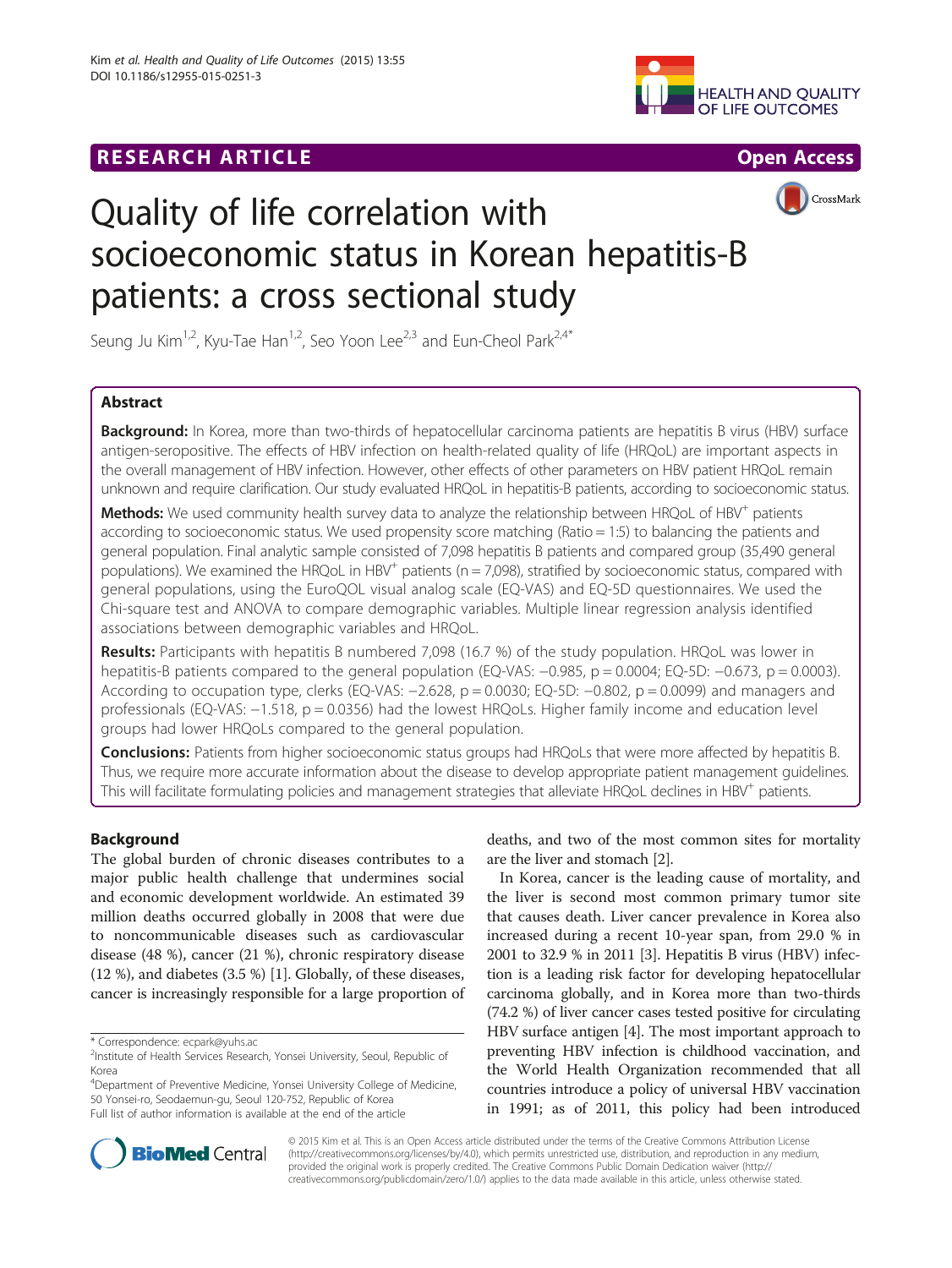nationwide in 180 countries, with coverage approaching 80 % [[5](#page-10-0)]. Regardless of the mode of infection, HBV infection remains highly endemic in the Western Pacific region [[6, 7\]](#page-10-0). In the Korean general population, the HBV surface antigen-positive prevalence rate has decreased from 10 % in the 1980s to 3.8 % in 2007, following the introduction of HBV vaccination [\[8](#page-10-0)]. However, a previous study suggested that this decreased HBV prevalence is limited to the young population and that HBV infection persists in the middle-aged and older populations [\[9\]](#page-11-0). And HBV seems to have more important role than hepatitis C in Korea, with respect to promoting the pathogenesis of specific hematologic malignancies, and is associated with increased risk of lymphomas and acute myeloid leukemia [[10](#page-11-0)]. Thus, preventing and managing HBV infection are important considerations in Korean public health.

Measuring health-related quality of life (HRQoL) is commonly used to gauge outcomes in many other diseases. HRQoL is often linked to health, and components of happiness and satisfaction with life are emphasized. The impact of liver disease on HRQoL is multifaceted. In general, the presence of liver disease seems to negatively affect HRQoL. Previous studies identified a close association between hepatitis C, depression, and HRQoL [[11](#page-11-0)–[16](#page-11-0)]. Also, the association between HBV infection and quality of life was documented [\[17](#page-11-0)–[21\]](#page-11-0). Despite increasing the interest in assessing HRQoL in different types of liver disease, research into other factors that can affect HRQoL in HBV<sup>+</sup> patients is lacking. Not only is there a need for studies on general aspects of HBV and HRQoL, but there is also need for assessing the effects of socioeconomic status on patient HRQoL. Especially, Korea has traditional values and unique working environments that may affect patient HRQoL [\[22](#page-11-0)]. Our study evaluated the HRQoL associated with hepatitis B patients using a visual analogue scale and the EQ-5D survey. We further explored HRQoL differences in HBV patients according to socioeconomic status.

## Methods

### Study population

The data used in this study were obtained from the 2011–2012 Community Health Survey administered by the Korea Centers for Disease Control and Prevention, which was designed to facilitate interprovincial comparisons. The Community Health Survey was administered by investigators who conducted one-on-one visits and interviews targeting adults ≥19-years-old in 253 health centers nationwide, starting in 2008. We excluded hepatitis C patients and participants with incomplete HRQoL information; HBV+ patients were defined as people who were ever diagnosed with hepatitis B, and those histories of HBV+ in people were investigated by interview.

In the data used in our study, only 2.5 % of participants had hepatitis B, in order to achieve fair comparison, it was necessary to balancing the patients and general population. Thus, we refer to the two groups as the hepatitis B patients and comparison groups and assume that a patient is matched to one or more comparison general population. Propensity score matching (Ratio = 1:5) was used in our paper by matching participants on a number of covariates that may affect in each participant group. This approach is that participants have an underlying propensity to be in one group or another. By matching based on preexisting characteristics, provides a way of statistically controlling the variation in these characteristics to minimize selection effects. A total analytic sample consisted of 7,098 hepatitis B patients and compared group (35,490 general populations) came from similar characteristics after matching the propensity score.

### Variables

The outcome variables were evaluated using the EuroQOL visual analog scale (EQ-VAS) and EQ-5D. The EQ-VAS is a self-rated health questionnaire presented as a vertical visual analog scale, where the endpoints are labeled 'best imaginable health state' and 'worst imaginable health state'. Participants completed the questionnaires on the study day. Scores ranged from 0 to 100 and the responses were used as a quantitative measure of participant selfrated health. The EQ-5D is a questionnaire that characterized health in five domains, i.e., mobility, self-care, usual activities, pain/discomfort, and anxiety/depression on three levels to define HRQoL values.

Other independent variables considered in the analysis were occupation type, marital status, sex, smoking status, alcohol consumption, stress, number of chronic disease, education, income, age, and year. Occupations were divided into managers and professionals, clerks, service and sales workers, skilled agricultural, forestry and fishery workers, trade workers and elementary occupation, and not working. Marital status was classified as "Single", "Separated/Divorced/Bereavement" or "Married", and smoking status as "Smoker", "Ex-smoker", or "Nonsmoker". Alcohol consumption was defined as "Yes" or "No" following the question: "Have you ever drank alcohol in the past one year?" Stress was classified as those who reported feeling stress or those who did not. Chronic disease classified to three groups according to a number of disease which was included asthma, diabetes, hypertension, dyslipidemia and thyroid lesion. People who do not have these chronic diseases were classified as '0'. All disease was defined as people who ever had been diagnosed each disease. Education level was classified as elementary school, middle school, high school, or college graduate. Family income was classified into four groups based on quartiles (Q1: lowest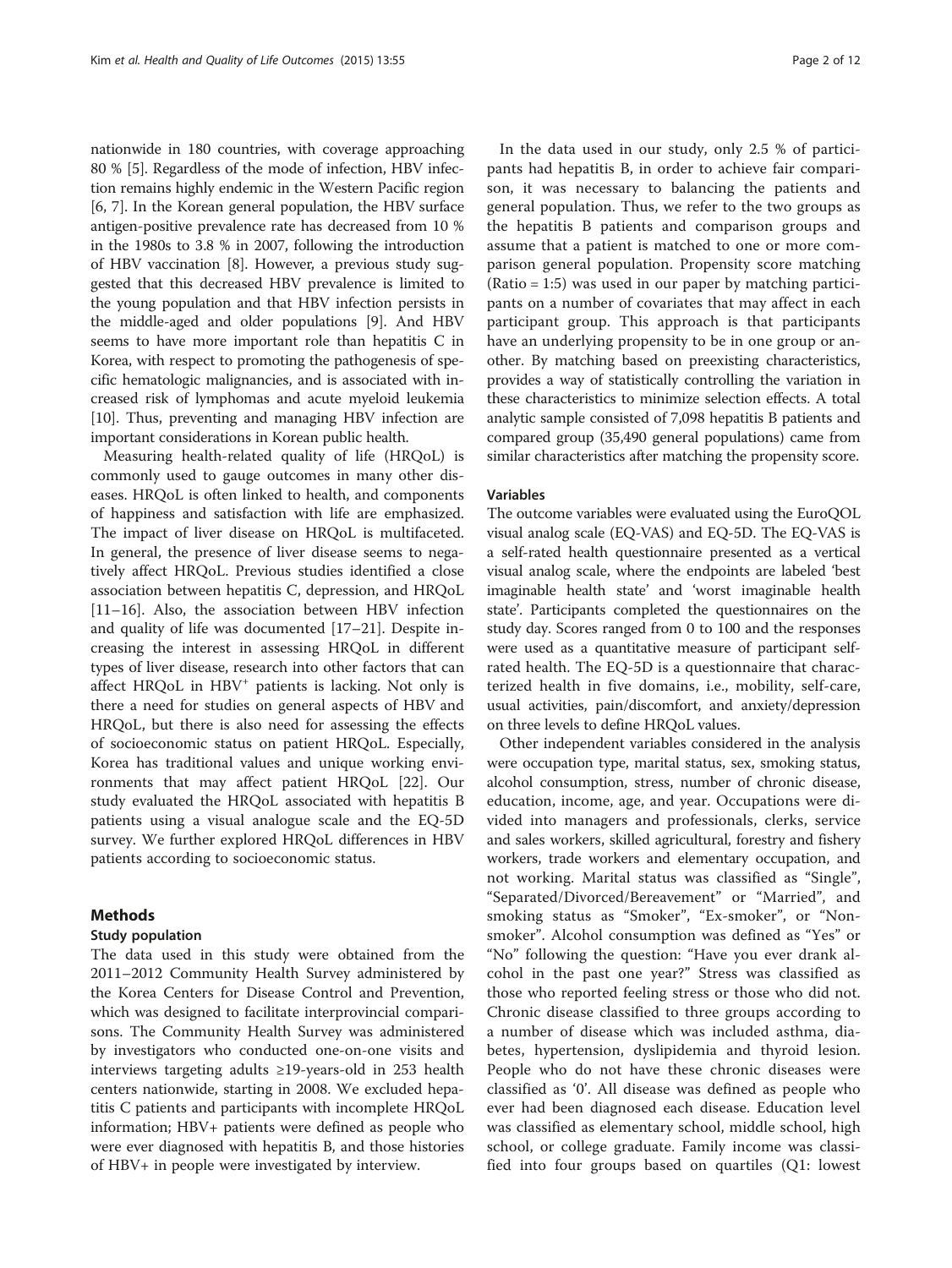income/Q4: highest income), and age was classified into 19–29 years, 30–39 years, 40–49 years, 50–59 years, and ≥60-years-old.

### Statistical analyses

All analyses were conducted using SAS version 9.3 (SAS Institute Inc., Cary, NC). We assigned weight to sampling results to convey an accurate representation of the whole nation. Baseline demographic and clinical characteristics were compared using the Chi-squared test. We next compared the average EQ-VAS and EQ-5D scores according to the independent variables, using ANOVA. In the fully adjusted model, all variables were entered simultaneously. Multiple linear regression analysis was performed to identify associations of these variables with HRQoL (normal population vs hepatitis B), while controlling for potential confounding variables. Additionally, we performed subgroup analyses based on occupation, education, and family income. P-values <0.05 were considered indicative of statistically significant differences.

### Results

In our study, a total of 7098 (16.7 %) of participants were HBV-positive. In occupation type, not working (33.4 %) and trade workers and elementary occupations (24.6 %) comprised the highest HBV<sup>+</sup> frequencies. A total of 830 (11.7 %)  $HBV<sup>+</sup>$  participants were single, 982 (13.8 %) participants were separated, divorced or bereaved, and 5,286 (74.4 %) were married. And male participants that were HBV<sup>+</sup> (n = 3,947; 55.6 %) were frequent than females  $(n = 3,151; 44.4 \%)$ . Regarding smoking status, almost half of HBV<sup>+</sup> participants were non-smokers 3,771 (53.1 %), smokers numbered 1,798 (25.3 %), and exsmokers were 1,529 (21.5 %). More participants with HBV were alcohol consumers  $(n = 4,844; 68.2 \%)$  than nonconsumers  $(n = 2,254; 31.8 \%)$ . Of HBV<sup>+</sup> participants, 2,216 (31.2 %) reported feeling stressed. Almost twothirds of participants ( $n = 4,357$ ; 61.4 %) didn't report concurrent chronic diseases (Table [1](#page-3-0)).

The average EQ-VAS and EQ-5D scores were higher in general population than in the HBV<sup>+</sup> group (HBV<sup>+</sup>: EQ-VAS: 70.2; EQ-5D: 93.1/general population: EQ-VAS: 71.2; EQ-5D: 93.8). Regarding occupation type, the managers and professionals category scored highest on the EQ-VAS and EQ-5D, in both the  $HBV<sup>+</sup>$  group and in the general population. Regarding marital status, 'single' scored highest in both the  $HBV<sup>+</sup>$  group and in the general population. As education increased, EQ-VAS and EQ-5D scores gradually increased. A similar trend was found in the family income analyses, in which high income family had higher HRQoL scores in both the  $HBV<sup>+</sup>$  group and in the general population, but scores were higher in the general population (Table [2\)](#page-5-0).

In regression model analysis, HBV<sup>+</sup> patients had lower EQ-VAS ( $-0.985$ ,  $p = 0.0004$ ) and EQ-5D ( $-0.673$ ,  $p <$ 0.0001) scores than the general population. Quality of life scores were lower in low academic status (EQ-VAS: −4.869, p < 0.0001; EQ-5D: −4.928, p < 0.0001). A similar trend was found in family income, wherein lower family income has the lowest HRQoL scores (EQ-VAS: −5.889, p < 0.0001; EQ-5D: −2.355, p < 0.0001). According to age, younger people scored highest on the EQ-5D (4.004,  $p < 0.0001$ ) referring to people aged ≥60years-old. According to occupation, managers and professionals scored highest on quality of life compared to not-working participants (EQ-VAS: 3.418, p < 0.0001; EQ-5D: 3.518,  $p < 0.0001$ ). Regarding marital status, separated, divorced, and bereaved participants had lower scores on the EQ-VAS (−2.395, p < 0.0001) and EQ-5D (−2.018, p < 0.0001) compared to married participants (Table [3](#page-7-0)).

Also, to compare HBV<sup>+</sup> participants with general population in each variable group, we performed subgroup analyses by considering each variable such as occupation type, education, and family income. In the results of sub-group analysis by occupation types, clerks scored the lowest on the EQ-VAS  $(-2.628, p = 0.0030)$ , followed by managers and professionals (−1.518, p = 0.0356). Similar results were observed with the EQ-5D, on which trade workers and elementary occupations (−0.828, p = 0.0007), following by clerks  $(-0.802, p = 0.0099)$  and not-working  $(-0.743, p = 0.0251)$ . Regarding educational level, HBV<sup>+</sup> patients that were college graduates had the lowest score on the EQ-VAS  $(-1.606, p = 0.0003)$  high school graduates scored lowest on the EQ-5D (−0.968, p < 0.0001). There was a trend of decreased EQ-VAS scores in participants with higher academic status. According to family income, quartile-1 (Q1) HBV<sup>+</sup> patients had lowest EQ-VAS scores  $(-1.302, p = 0.0683)$  but, it is not statistically significant. Q2 and Q4 patients scored the lowest on the EQ-5D (Q2: −0.681, p = 0.0155; Q4: −0.872, p = 0.0003) (Table [4\)](#page-9-0).

## **Discussion**

Because an estimated 240 million people worldwide are chronically infected with HBV, it is important to understand the effects of this disease on patient health and HRQoL [\[5\]](#page-10-0). With growing awareness of the implications of chronic liver disease on HRQoL, research has been conducted by several groups into the effects of HBV infection on patient HRQoL. Assessing the health-utility score reported by these patients would allow us to better understand the effects of HBV<sup>+</sup> status on these patients QoL and would help to improve their care management.

Our study assessed differences of HRQoL in HBV<sup>+</sup> patients compared to the general population. The proportion of  $HBV<sup>+</sup>$  patients in our study was 16.7 % of total participants, and 33.4 % of the infected patients were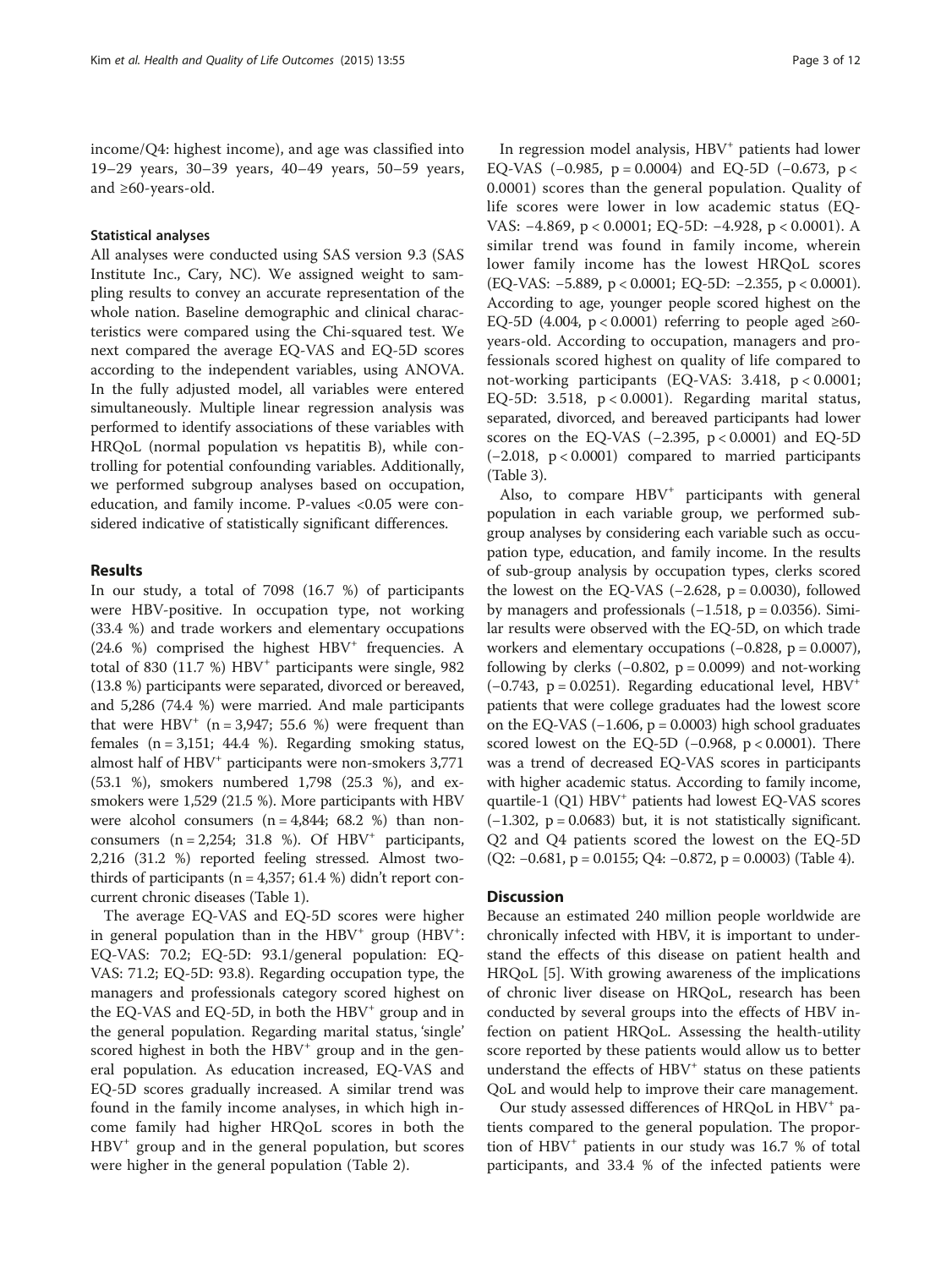# <span id="page-3-0"></span>**Table 1** General characteristics of participants (N, %)

|                                                    |       | Hepatitis B patients |        | General population |        | p-value |
|----------------------------------------------------|-------|----------------------|--------|--------------------|--------|---------|
| Occupation                                         |       |                      |        |                    |        |         |
| Managers and professionals                         | 781   | (11.0)               | 3901   | (11.0)             | 4,682  | 0.6203  |
| Clerks                                             | 590   | (8.3)                | 2,955  | (8.3)              | 3,545  |         |
| Service and sales workers                          | 1,024 | (14.4)               | 5,254  | (14.8)             | 6,278  |         |
| Skilled agricultural, forestry and fishery workers | 591   | (8.3)                | 3,060  | (8.6)              | 3,651  |         |
| Trade workers and elementary occupations           | 1,744 | (24.6)               | 8,385  | (23.6)             | 10,129 |         |
| Not working                                        | 2,368 | (33.4)               | 11,935 | (33.6)             | 14,303 |         |
| <b>Marital status</b>                              |       |                      |        |                    |        |         |
| Single                                             | 830   | (11.7)               | 3,956  | (11.1)             | 4,786  | 0.3920  |
| Seperated/Divorced/Bereavement                     | 982   | (13.8)               | 4,890  | (13.8)             | 5,872  |         |
| Married                                            | 5,286 | (74.5)               | 26,644 | (75.1)             | 31,930 |         |
| Sex                                                |       |                      |        |                    |        |         |
| Male                                               | 3,947 | (55.6)               | 19,778 | (55.7)             | 23,725 | 0.8512  |
| Female                                             | 3,151 | (44.4)               | 15,712 | (44.3)             | 18,863 |         |
| Smoking status                                     |       |                      |        |                    |        |         |
| Smoker                                             | 1,798 | (25.3)               | 8,846  | (24.9)             | 10,644 | 0.7434  |
| Ex-smoker                                          | 1,529 | (21.5)               | 7,736  | (21.8)             | 9,265  |         |
| Non-smoker                                         | 3,771 | (53.1)               | 18,908 | (53.3)             | 22,679 |         |
| Alcohol consumption                                |       |                      |        |                    |        |         |
| Yes                                                | 4,844 | (68.2)               | 24,407 | (68.8)             | 29,251 | 0.3822  |
| No                                                 | 2,254 | (31.8)               | 11,083 | (31.2)             | 13,337 |         |
| <b>Stress</b>                                      |       |                      |        |                    |        |         |
| Yes                                                | 2,216 | (31.2)               | 11,075 | (31.2)             | 13,291 | 0.9813  |
| No                                                 | 4,882 | (68.8)               | 24,415 | (68.8)             | 29,297 |         |
| Chronic disease                                    |       |                      |        |                    |        |         |
| $\mathbb O$                                        | 4,357 | (61.4)               | 22,590 | (63.7)             | 26,947 |         |
| $\mathbf{1}$                                       | 1,791 | (25.2)               | 8,590  | (24.2)             | 10,381 |         |
| $\geq$ 2                                           | 950   | (13.4)               | 4,310  | (12.1)             | 5,260  |         |
| <b>Education</b>                                   |       |                      |        |                    |        |         |
| Elementary school                                  | 1,425 | (20.1)               | 7,043  | (19.8)             | 8,468  | 0.6587  |
| Middle school                                      | 1,049 | (14.8)               | 5,411  | (15.2)             | 6,460  |         |
| High school graduate                               | 2,666 | (37.6)               | 13,416 | (37.8)             | 16,082 |         |
| College graduate                                   | 1,958 | (27.6)               | 9,620  | (27.1)             | 11,578 |         |
|                                                    |       |                      |        |                    |        |         |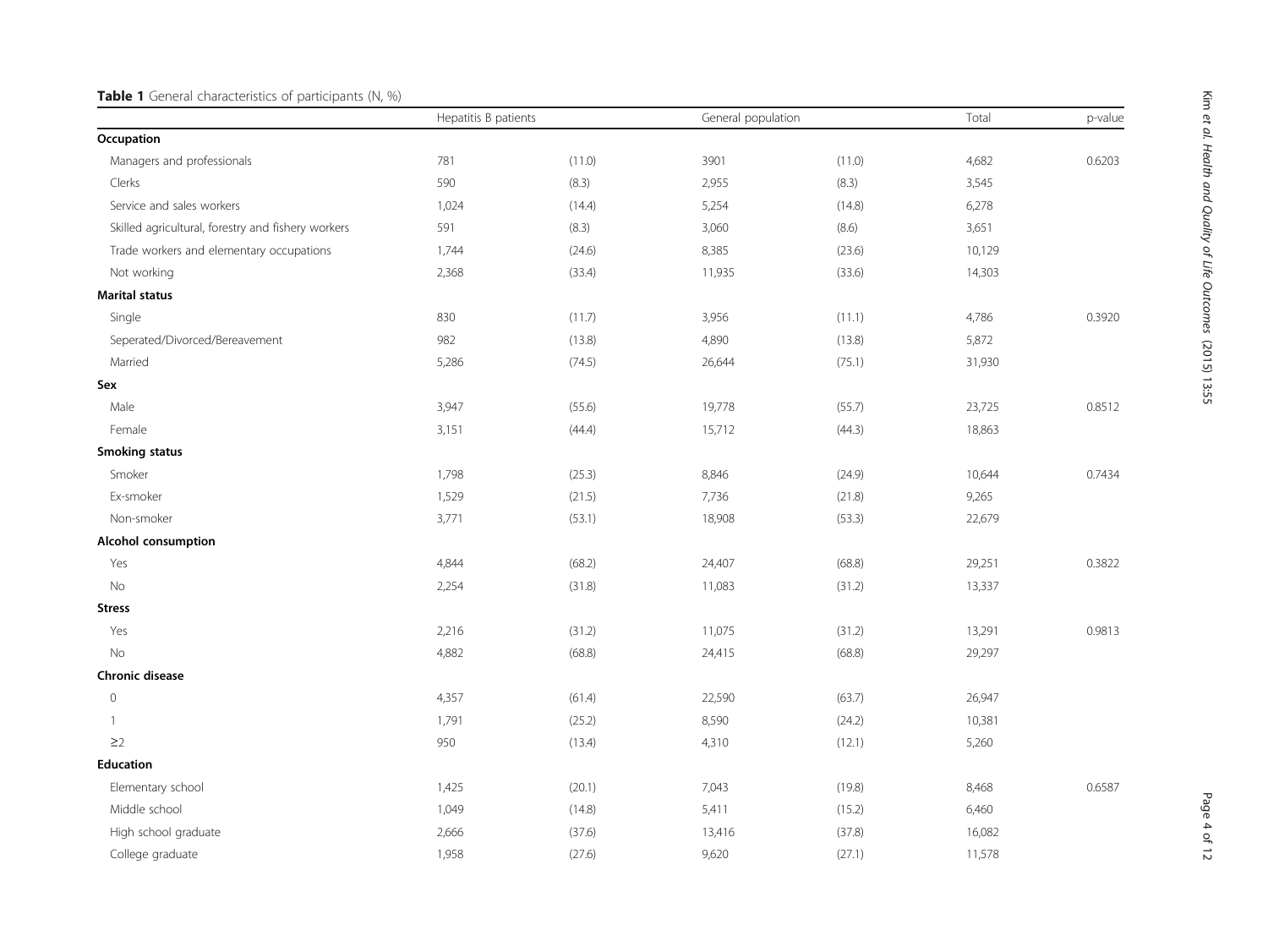| <b>Family income</b> |       |        |        |        |        |         |
|----------------------|-------|--------|--------|--------|--------|---------|
| Q1                   | 1,697 | (23.9) | 8,418  | (23.7) | 10,115 | 0.9870  |
| Q2                   | 2,152 | (30.3) | 10,813 | (30.5) | 12,965 |         |
| Q <sub>3</sub>       | 1,953 | (27.5) | 9,765  | (27.5) | 11,718 |         |
| Q4                   | 1,296 | (18.3) | 6,494  | (18.3) | 7,790  |         |
| Age                  |       |        |        |        |        |         |
| $20 - 29$            | 542   | (7.6)  | 2,645  | (7.5)  | 3,187  | 0.9257  |
| 30-39                | 1,127 | (15.9) | 5,575  | (15.7) | 6,702  |         |
| 40-49                | 1,647 | (23.2) | 8,177  | (23.0) | 9,824  |         |
| 50-59                | 1,834 | (25.8) | 9,191  | (25.9) | 11,025 |         |
| $60\leq$             | 1,948 | (27.4) | 9,902  | (27.9) | 11,850 |         |
| Year                 |       |        |        |        |        |         |
| 2011                 | 3,578 | (50.4) | 17,917 | (50.5) | 21,495 | 0.9068  |
| 2012                 | 3,520 | (49.6) | 17,573 | (49.5) | 21,093 |         |
| <b>Total</b>         | 7,098 | (16.7) | 35,490 | (83.3) | 42,588 | < .0001 |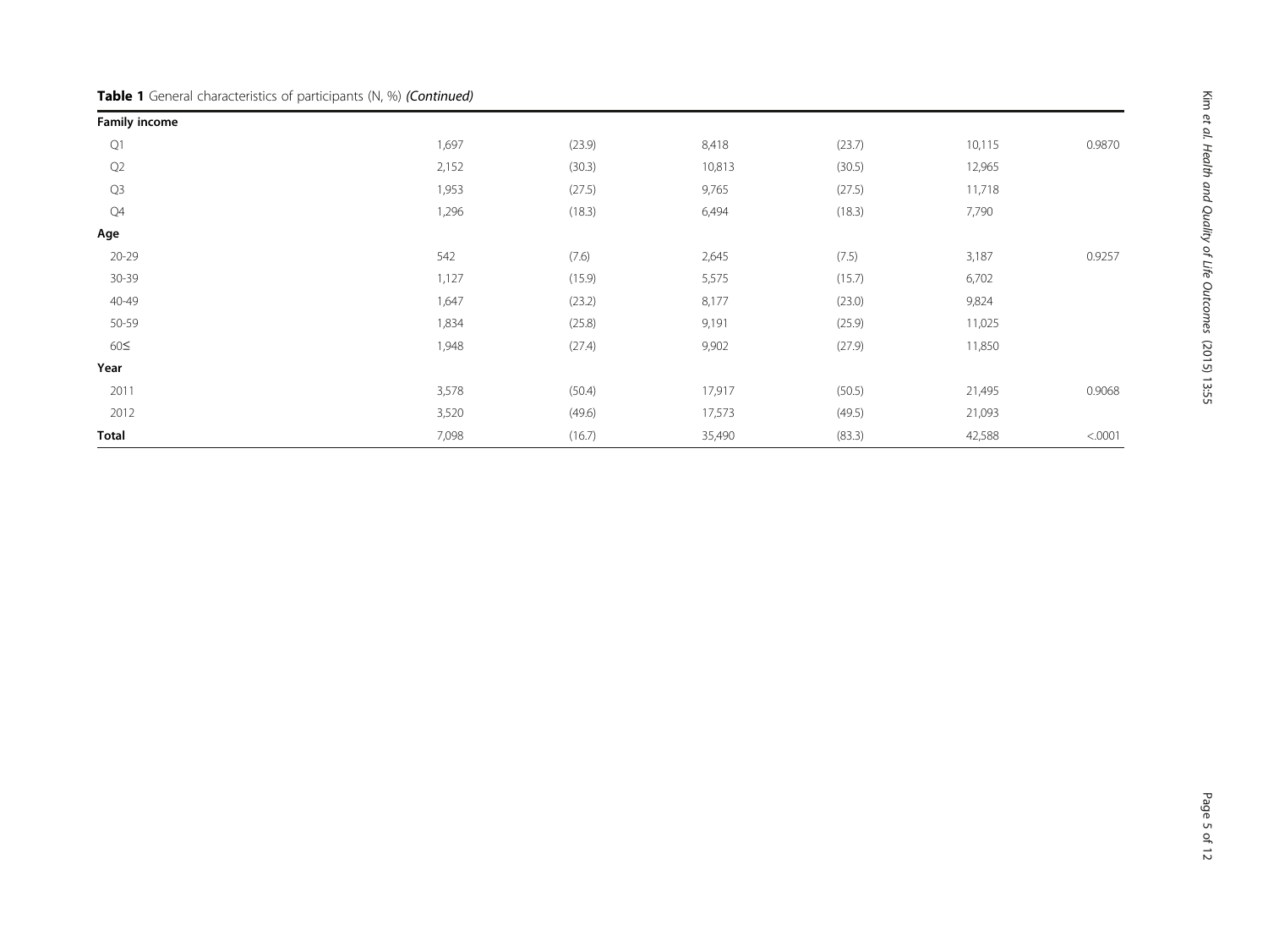# <span id="page-5-0"></span>Table 2 Relationships of quality of life with demongraphic characteristics

|                                                    |        | Hepatitis B patients |         |       |      | General population |        |      |         |       |      |         |
|----------------------------------------------------|--------|----------------------|---------|-------|------|--------------------|--------|------|---------|-------|------|---------|
|                                                    | EQ-VAS |                      |         | EQ-5D |      |                    | EQ-VAS |      |         | EQ-5D |      |         |
|                                                    | Means  | SD                   | P-Value | Means | SD   | P-Value            | Means  | SD   | P-Value | Means | SD   | P-Value |
| Occupation                                         |        |                      |         |       |      |                    |        |      |         |       |      |         |
| Managers and professionals                         | 74.9   | 15.3                 | < .0001 | 97.2  | 6.1  | < .0001            | 76.2   | 14.8 | < .0001 | 97.9  | 5.4  | < .0001 |
| Clerks                                             | 73.1   | 17.3                 |         | 97.1  | 6.6  |                    | 75.3   | 14.8 |         | 98.2  | 5.1  |         |
| Service and sales workers                          | 72.5   | 16.5                 |         | 95.7  | 7.3  |                    | 73.2   | 16.6 |         | 96.3  | 7.6  |         |
| Skilled agricultural, forestry and fishery workers | 67.7   | 18.0                 |         | 91.1  | 12.8 |                    | 68.8   | 18.3 |         | 91.9  | 11.2 |         |
| Trade workers and elementary occupations           | 71.6   | 17.3                 |         | 95.3  | 8.6  |                    | 73.0   | 16.8 |         | 96.3  | 7.8  |         |
| Not working                                        | 66.6   | 20.9                 |         | 88.5  | 14.9 |                    | 67.1   | 20.1 |         | 88.9  | 15.4 |         |
| <b>Marital status</b>                              |        |                      |         |       |      |                    |        |      |         |       |      |         |
| Single                                             | 71.3   | 17.8                 | 0.0107  | 95.9  | 9.0  | < .0001            | 73.7   | 16.9 | < .0001 | 96.8  | 8.7  | < .0001 |
| Seperated/Divorced/Bereavement                     | 64.5   | 20.5                 |         | 87.3  | 15.0 |                    | 64.8   | 20.0 |         | 87.9  | 15.1 |         |
| Married                                            | 71.1   | 18.1                 |         | 93.7  | 10.9 |                    | 72.1   | 17.5 |         | 94.4  | 10.8 |         |
| Sex                                                |        |                      |         |       |      |                    |        |      |         |       |      |         |
| Male                                               | 71.6   | 18.0                 | 0.0107  | 94.6  | 10.7 | 0.0002             | 72.7   | 17.4 | < .0001 | 95.0  | 10.9 | < .0001 |
| Female                                             | 68.5   | 19.1                 |         | 91.2  | 12.3 |                    | 69.4   | 18.6 |         | 92.2  | 12.2 |         |
| Smoking status                                     |        |                      |         |       |      |                    |        |      |         |       |      |         |
| Smoker                                             | 70.0   | 18.4                 | 0.0054  | 94.3  | 11.0 | 0.1629             | 70.9   | 17.8 | < .0001 | 95.2  | 10.2 | 0.0005  |
| Ex-smoker                                          | 71.5   | 18.5                 |         | 93.5  | 11.3 |                    | 72.4   | 18.0 |         | 93.5  | 12.6 |         |
| Non-smoker                                         | 69.9   | 18.7                 |         | 92.3  | 11.9 |                    | 70.9   | 18.1 |         | 93.2  | 11.6 |         |
| Alcohol consumption                                |        |                      |         |       |      |                    |        |      |         |       |      |         |
| Yes                                                | 71.5   | 17.5                 | 0.0079  | 94.5  | 10.0 | 0.0027             | 72.7   | 17.0 | < .0001 | 95.5  | 9.3  | < .0001 |
| <b>No</b>                                          | 67.5   | 20.4                 |         | 90.1  | 14.0 |                    | 68.1   | 19.7 |         | 90.0  | 14.8 |         |
| <b>Stress</b>                                      |        |                      |         |       |      |                    |        |      |         |       |      |         |
| Yes                                                | 63.8   | 20.1                 | < .0001 | 89.8  | 14.2 | < .0001            | 65.3   | 19.5 | < .0001 | 90.8  | 14.1 | < .0001 |
| <b>No</b>                                          | 73.2   | 17.0                 |         | 94.6  | 9.8  |                    | 73.9   | 16.6 |         | 95.1  | 9.9  |         |
| Chronic disease                                    |        |                      |         |       |      |                    |        |      |         |       |      |         |
| $\circ$                                            | 72.0   | 17.5                 | < .0001 | 95.0  | 9.6  | < .0001            | 73.2   | 17.1 | < .0001 | 95.6  | 9.4  | < .0001 |
| $\mathbf{1}$                                       | 68.9   | 19.5                 |         | 91.3  | 12.7 |                    | 68.9   | 18.8 |         | 91.5  | 13.4 |         |
| $\geq$ 2                                           | 64.6   | 20.2                 |         | 87.6  | 15.0 |                    | 65.7   | 19.5 |         | 88.5  | 14.8 |         |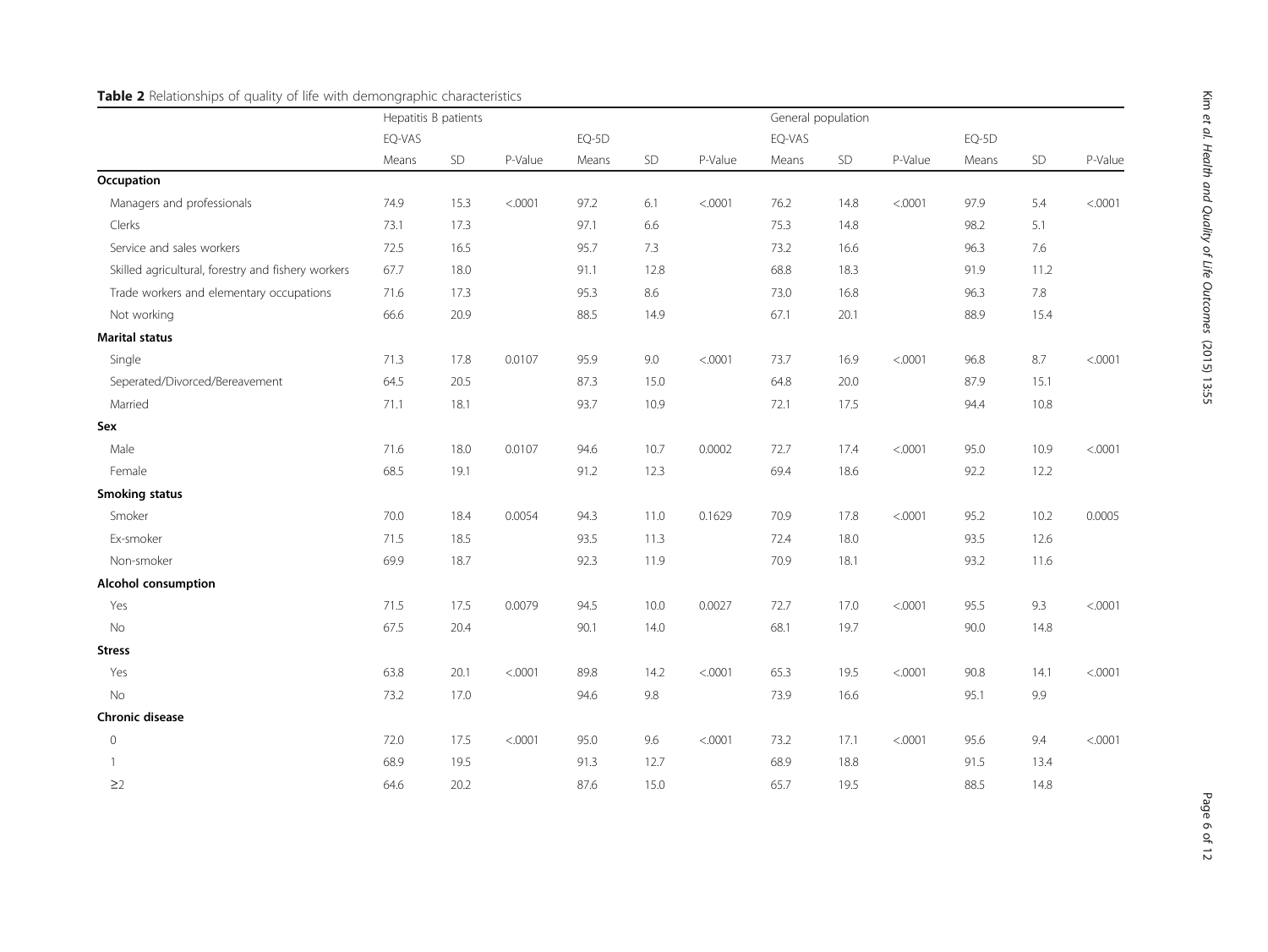| <b>Table 2</b> Relationships of quality of life with demongraphic characteristics (Continued) |  |  |  |  |
|-----------------------------------------------------------------------------------------------|--|--|--|--|
|-----------------------------------------------------------------------------------------------|--|--|--|--|

| Education            |      |      |         |      |         |         |      |      |         |      |      |         |
|----------------------|------|------|---------|------|---------|---------|------|------|---------|------|------|---------|
| Elementary school    | 63.3 | 20.0 | < .0001 | 85.8 | 15.6    | < .0001 | 64.0 | 20.2 | < .0001 | 86.2 | 15.5 | < 0001  |
| Middle school        | 68.4 | 19.5 |         | 91.5 | 12.4    |         | 69.4 | 18.7 |         | 92.0 | 12.7 |         |
| High school graduate | 72.1 | 17.8 |         | 94.9 | 9.4     |         | 72.9 | 17.1 |         | 95.8 | 9.3  |         |
| College graduate     | 73.9 | 16.3 |         | 96.7 | 7.2     |         | 75.4 | 15.3 |         | 97.5 | 6.4  |         |
| <b>Family income</b> |      |      |         |      |         |         |      |      |         |      |      |         |
| Q1                   | 63.2 | 20.5 | < .0001 | 86.4 | 15.7    | < .0001 | 64.1 | 20.2 | < .0001 | 87.2 | 15.5 | < .0001 |
| Q2                   | 70.2 | 17.9 |         | 93.7 | 10.3    |         | 71.5 | 17.6 |         | 94.3 | 10.6 |         |
| Q3                   | 73.3 | 16.8 |         | 96.1 | $8.0\,$ |         | 74.0 | 16.3 |         | 96.5 | 7.9  |         |
| Q4                   | 74.9 | 16.6 |         | 96.3 | 7.6     |         | 76.0 | 15.3 |         | 97.1 | 7.4  |         |
| Age                  |      |      |         |      |         |         |      |      |         |      |      |         |
| $20 - 29$            | 73.3 | 17.7 | 0.0202  | 97.5 | 6.0     | < .0001 | 75.3 | 16.4 | < .0001 | 98.0 | 5.6  | < 0001  |
| 30-39                | 71.3 | 17.3 |         | 96.4 | 7.8     |         | 73.5 | 16.0 |         | 97.7 | 5.7  |         |
| 40-49                | 72.9 | 17.2 |         | 95.6 | 8.7     |         | 73.5 | 16.7 |         | 96.5 | 8.2  |         |
| 50-59                | 70.6 | 18.8 |         | 93.3 | 11.2    |         | 71.9 | 17.9 |         | 94.3 | 10.9 |         |
| $60\leq$             | 66.2 | 19.6 |         | 87.6 | 14.7    |         | 66.4 | 19.7 |         | 87.7 | 15.1 |         |
| Year                 |      |      |         |      |         |         |      |      |         |      |      |         |
| 2011                 | 69.0 | 18.9 | < .0001 | 92.8 | 11.9    | 0.0063  | 70.1 | 18.5 | < .0001 | 93.4 | 11.9 | < 0001  |
| 2012                 | 71.5 | 18.1 |         | 93.4 | 11.3    |         | 72.4 | 17.4 |         | 94.1 | 11.2 |         |
| <b>Total</b>         | 70.2 | 18.6 |         | 93.1 | 11.6    |         | 71.2 | 18.0 |         | 93.8 | 11.5 |         |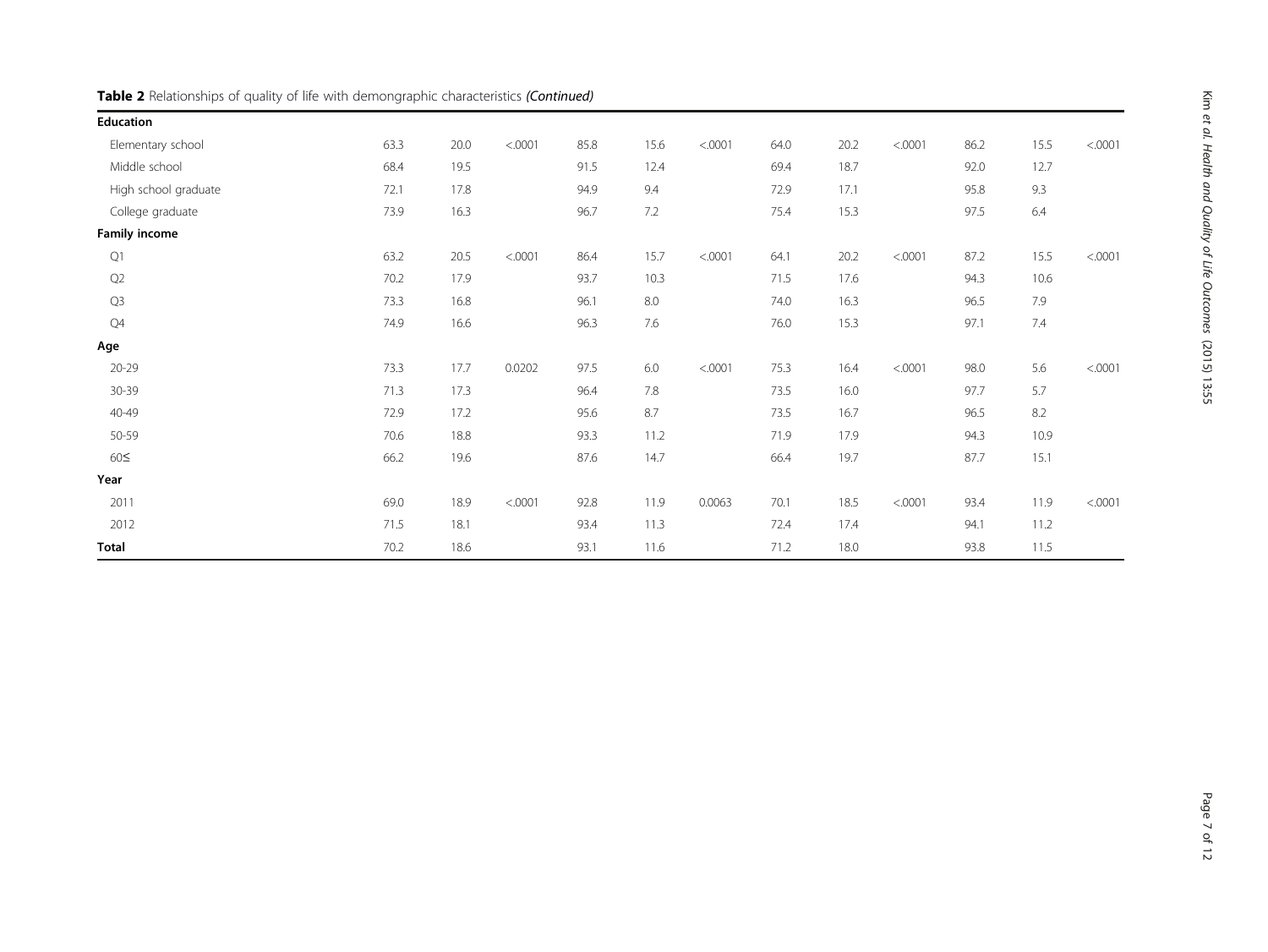# <span id="page-7-0"></span>Table 3 Regression model analysis results of EQ-VAS and EQ-5D

|                                                    | EQ-VAS   |                          | $EQ-5D$  |         |
|----------------------------------------------------|----------|--------------------------|----------|---------|
|                                                    | Estimate | p-value                  | Estimate | p-value |
| <b>Hepatitis B</b>                                 |          |                          |          |         |
| Yes                                                | $-0.985$ | 0.0004                   | $-0.673$ | < .0001 |
| No                                                 | Ref      |                          | Ref      |         |
| Occupation                                         |          |                          |          |         |
| Managers and professionals                         | 3.418    | < .0001                  | 3.518    | < .0001 |
| Clerks                                             | 2.911    | < .0001                  | 3.421    | < .0001 |
| Service and sales workers                          | 2.809    | < .0001                  | 3.552    | < .0001 |
| Skilled agricultural, forestry and fishery workers | 2.048    | < .0001                  | 3.793    | < .0001 |
| Trade workers and elementary occupations           | 2.746    | < .0001                  | 3.950    | < .0001 |
| Not working                                        | Ref      | $\overline{\phantom{a}}$ | Ref      |         |
| <b>Marital status</b>                              |          |                          |          |         |
| Single                                             | $-0.486$ | 0.219                    | $-0.497$ | 0.0073  |
| Seperated/Divorced/Bereavement                     | $-2.395$ | < .0001                  | $-2.018$ | < .0001 |
| Married                                            | Ref      |                          | Ref      |         |
| Sex                                                |          |                          |          |         |
| Male                                               | 2.245    | < .0001                  | 0.690    | < .0001 |
| Female                                             | Ref      |                          | Ref      |         |
| Smoking status                                     |          |                          |          |         |
| Smoker                                             | $-2.870$ | < .0001                  | $-0.372$ | 0.0179  |
| Ex-smoker                                          | $-0.606$ | 0.0711                   | $-0.271$ | 0.1316  |
| Non-smoker                                         | Ref      |                          | Ref      |         |
| Alcohol consumption                                |          |                          |          |         |
| Yes                                                | 0.937    | 0.0002                   | 1.399    | < .0001 |
| No                                                 | Ref      |                          | Ref      |         |
| <b>Stress</b>                                      |          |                          |          |         |
| Yes                                                | $-8.368$ | < .0001                  | $-4.105$ | < .0001 |
| No                                                 | Ref      |                          | Ref      |         |
| Chronic disease                                    |          |                          |          |         |
| $\mathbb O$                                        | Ref      |                          | Ref      |         |
| 1                                                  | $-2.150$ | < .0001                  | $-1.213$ | < .0001 |
| $\geq$ 2                                           | $-4.617$ | < .0001                  | $-2.848$ | < .0001 |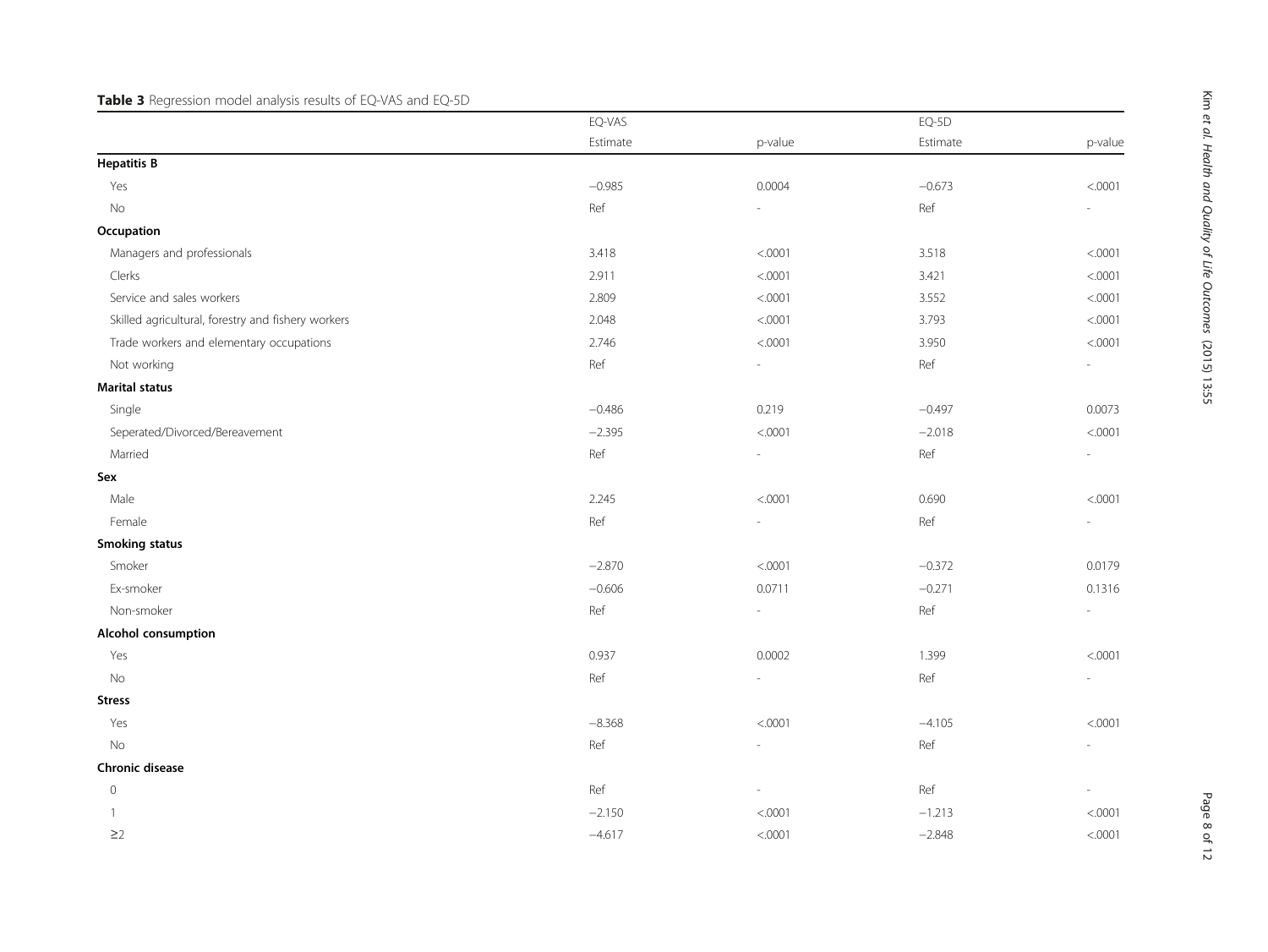Table 3 Regression model analysis results of EQ-VAS and EQ-5D (Continued)

| Education            |          |         |          |         |
|----------------------|----------|---------|----------|---------|
| Elementary school    | $-4.869$ | < .0001 | $-4.928$ | < .0001 |
| Middle school        | $-3.003$ | < 0001  | $-2.500$ | < 0.001 |
| High school graduate | $-0.786$ | 0.0037  | $-0.588$ | < .0001 |
| College graduate     | Ref      | $\sim$  | Ref      | $\sim$  |
| <b>Family income</b> |          |         |          |         |
| $\mathsf{Q}1$        | $-5.889$ | < 0001  | $-3.587$ | < 0.001 |
| $\mathsf{Q}2$        | $-2.355$ | < .0001 | $-0.825$ | < 0.001 |
| $\mathsf{Q}3$        | $-1.278$ | < .0001 | $-0.340$ | 0.0077  |
| Q <sub>4</sub>       | Ref      | $\sim$  | Ref      | $\sim$  |
| Age                  |          |         |          |         |
| $20 - 29$            | 0.914    | 0.1106  | 4.004    | < 0.001 |
| 30-39                | $-1.253$ | 0.0032  | 3.044    | < 0.001 |
| 40-49                | $-0.440$ | 0.2496  | 2.269    | < .0001 |
| 50-59                | 0.280    | 0.4208  | 1.983    | < .0001 |
| $60\leq$             | Ref      | $\sim$  | Ref      | $\sim$  |
| Year                 |          |         |          |         |
| 2011                 | $-2.056$ | < .0001 | $-0.431$ | 0.0001  |
| 2012                 | Ref      | $\sim$  | Ref      | $\sim$  |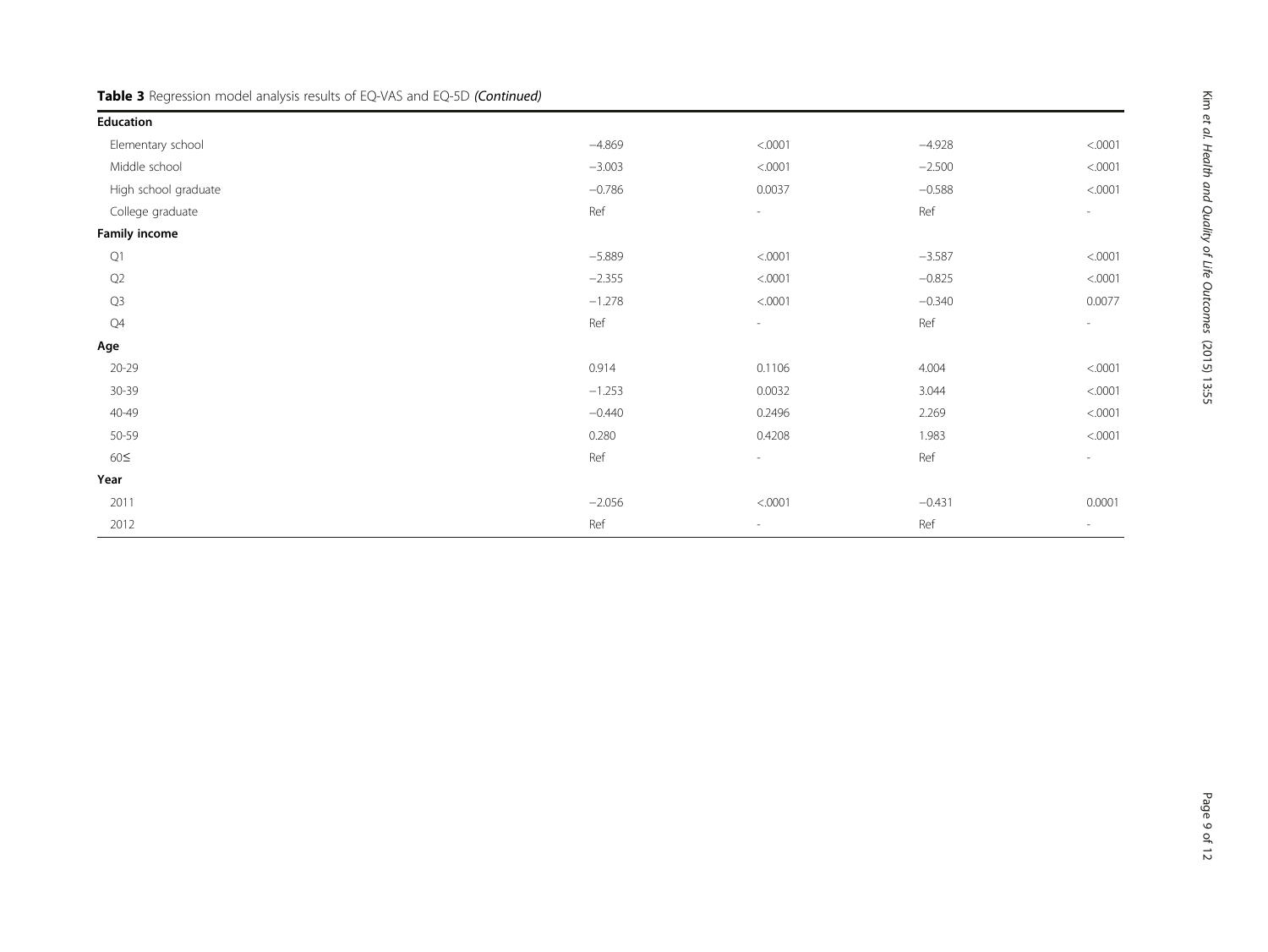<span id="page-9-0"></span>Table 4 Sub-group analysis of EQ-VAS and EQ-5DS scale according to occupation, education and family income level in hepatitis B (unit: coefficient,  $p =$  value)

|                                                    | EQ-VAS    |         | EQ-5D     |         |
|----------------------------------------------------|-----------|---------|-----------|---------|
|                                                    | Estimate* | p-value | Estimate* | p-value |
| Occupation                                         |           |         |           |         |
| Managers and professionals                         | $-1.518$  | 0.0356  | $-0.582$  | 0.0209  |
| Clerks                                             | $-2.628$  | 0.0030  | $-0.802$  | 0.0099  |
| Service and sales workers                          | $-0.529$  | 0.4362  | $-0.663$  | 0.0217  |
| Skilled agricultural, forestry and fishery workers | 0.162     | 0.8720  | $-1.063$  | 0.1168  |
| Trade workers and elementary occupations           | $-0.654$  | 0.2373  | $-0.828$  | 0.0007  |
| Not working                                        | $-0.937$  | 0.069   | $-0.743$  | 0.0251  |
| <b>Education</b>                                   |           |         |           |         |
| Elementary school                                  | $-0.127$  | 0.8652  | $-0.747$  | 0.1832  |
| Middle school                                      | $-0.471$  | 0.5298  | $-0.333$  | 0.482   |
| High school graduate                               | $-0.952$  | 0.0407  | $-0.968$  | < .0001 |
| College graduate                                   | $-1.606$  | 0.0003  | $-0.532$  | 0.0047  |
| <b>Family income</b>                               |           |         |           |         |
| Q1                                                 | $-1.302$  | 0.0683  | $-0.910$  | 0.0587  |
| Q2                                                 | $-1.106$  | 0.0368  | $-0.681$  | 0.0155  |
| Q <sub>3</sub>                                     | $-0.732$  | 0.1351  | $-0.371$  | 0.0934  |
| Q4                                                 | $-0.884$  | 0.1077  | $-0.872$  | 0.0003  |

\*All coefficients are adjuted for marital status, sex, smoking status, alcohol consumption, stress, number of chronic diseases, age and year

\*All coefficients are the results of hepatitis B patients compared to general population

not working. We also found that 68.2 % of HBV<sup>+</sup> patients consumed alcohol, which was similar to the 68.8 % drinking rate in the general population. These results might be considered with respect to patient employment status. In Korea, many employees informally gather to drink alcohol in coworker networks to promote working relationships [[23](#page-11-0)]. This cultural trait might be affected alcohol consumption in both of general population and HBV patients.

In our study, HBV<sup>+</sup> patients scored lower in HRQoL parameters than did the general population. This observation is likely related to the disease status, wherein HBV patients feel discomfort and fatigue during everyday life activities, which might negatively affect their mental health. These results were similar to those of previous studies on the association between HBV status and patient HRQoL [\[18, 24](#page-11-0)–[26](#page-11-0)]. However, we also investigated several additional factors that could potentially affect HRQoL, such as education, family income, and occupation.

In sub-group analysis, according to occupation type, clerks had the lowest scores in EQ-VAS which were even lower than scores of not-working patients. These results contrast with other findings of lowest HRQoL scores in unemployed  $HBV<sup>+</sup>$  patients [\[27](#page-11-0)]. This disparity might be due to specific occupational characteristics [\[28\]](#page-11-0). Clerks usually deal directly with customers and may feel more emotional stress than other occupations. Because they need to accommodate customer complaints and satisfy

supervisor demands, these occupations may have inherently higher stress levels that negatively affect their HRQoL. Also, because working schedules in these occupations are generally inflexible, these patients might not be able to visit the hospital even if they felt sick. Inability to seek timely medical care might further negatively affect these HBV patients' HRQoL.

Hepatitis-B patients with higher education status had lower HRQoL scores compared to the general population. This might be a result of the social climate in Korea, in which generally it is difficult to people to have sick leave, even though they are cancer [[22, 29\]](#page-11-0). Because, chronic hepatitis B is a disease with no specific visible symptoms, it might be considered a fake illness to other people. If HBV<sup>+</sup> patients take sick leave, they might encounter social stigmatization because other people may think that these patients were not working faithful and hard. Eventually, this belief might affect  $HBV<sup>+</sup>$  patients' promotion and they could be excluded from important positions. In this way, the social mood in Korea might preferentially and negatively affect HBV<sup>+</sup> patients with higher academic status.

We found that high-income HBV<sup>+</sup> patients had lower HRQoL scores on the EQ-5D survey. Usually, higherincome status would be had more opportunity to management of themselves, through visiting hospital or maintaining good nutrition. However, chronic hepatitis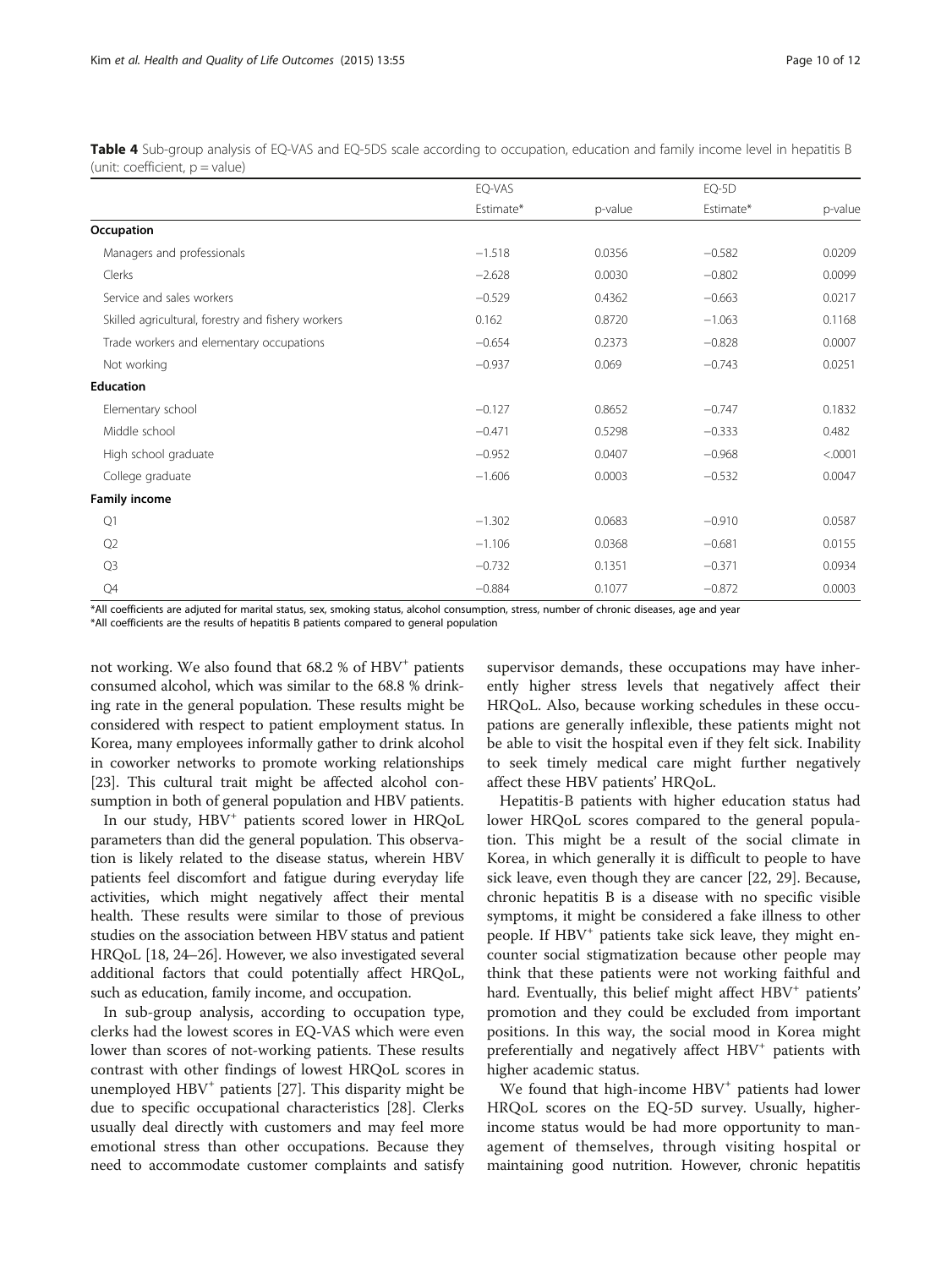<span id="page-10-0"></span>could be lead to liver cancer in the future, it might be affected negatively to patients due to the un-awareness of their disease progression.

This study had limitations. First, it was a crosssectional design; therefore, causal relationships between HBV<sup>+</sup> patient HRQoL and socioeconomic status factors could not be definitively established. Second, we did not consider disease progression and severity in HBV+ patients; therefore, the results may not be applicable some patients such as those with resultant cirrhosis or liver cancer. Also, we only considered chronic diseases such as asthma, diabetes, hypertension, dyslipidemia and thyroid lesion because the data used in our study not included other chronic diseases. Finally, we did not assess potential changes in patient occupation type and income after HBV diagnosis, which may have impacted HRQoL. Despite these limitations, our study had several strengths. First, we used data from the Community Health Survey, which ensured use of a reliable nationwide sampling design. Second, we analyzed differences in HRQoL in HBV<sup>+</sup> patients versus the general population, not only based on HBV status, but also include according to the type of occupation, education history, and family income. The results of our subgroup analyses might help us to better manage HBV<sup>+</sup> patient care to improve their HRQoL. Third, we used propensity score matching method, it might be reduce bias in estimating effect of quality of life in the HBV patients compared general population [[30\]](#page-11-0).

Our findings indicate that  $HBV<sup>+</sup>$  patients have lower HRQoL scores compared to the general population, especially in patients employed as clerks and managers and professionals, and in those with and higher academic and income statuses. These results highlight the important role of health care providers in managing HBV<sup>+</sup> patient care and educating the general population with accurate information about the disease [[31](#page-11-0)–[33](#page-11-0)]. Having exact information regarding how HBV status affects patient HRQoL is critical to understanding disease impact on everyday activities and attitudes. Although HBV does not manifest visible symptoms of illness, patients still must continuously manage themselves to stop the disease from worsening. Education should include not only pathology details of the disease but also the importance of routine disease screening [\[33\]](#page-11-0). It is necessary to provide public education and awareness campaigns that play important roles in promoting HBV screening.

Additionally, companies have to increase employee understanding of the disease and provide regular health inspections. This may help to cultivate the knowledge of the disease and reduce prejudices about  $HBV<sup>+</sup>$  patients. And, superiors in the service industries have to consider giving sick leave to  $HBV^+$  employees so that they can go to the hospital and check their health condition, when necessary.

### Conclusions

In conclusion, we identified significant relationships between HBV<sup>+</sup> patient HRQoL and socioeconomic factors such as occupation type, education level, and family income, although further study of these associations is needed. Worldwide efforts to prevent HBV infection have been very successful; now, we have to focus on optimally managing HBV<sup>+</sup> patient care and improving their HRQoL. To do this, we must acquire accurate information about the disease, including HBV impact on patient lifestyle and sense of well-being. This will facilitate formulating policies and management strategies to mitigate HROoL declines in HBV<sup>+</sup> patients.

### Abbreviations

HBV: Hepatitis B virus; HRQoL: Health-related quality of life.

#### Competing interests

The authors declare that they have no competing interests.

#### Authors' contributions

SJK had the idea for the study, carried out the statistical analysis, interpreted the data and drafted the manuscript. ECP advised on the design of the study and the conception of the paper. KTH substantially contributed to the interpretation of the data and drafting the paper. SYL substantially contributed to drafting the paper. All authors read and approved the final manuscript.

### Acknowledgements

None.

#### Author details

<sup>1</sup>Department of Public Health, Graduate School, Yonsei University, Seoul Republic of Korea. <sup>2</sup>Institute of Health Services Research, Yonsei University, Seoul, Republic of Korea. <sup>3</sup> Department of Health Policy and Management, Graduate School of Public Health, Yonsei University, Seoul, Republic of Korea. 4 Department of Preventive Medicine, Yonsei University College of Medicine, 50 Yonsei-ro, Seodaemun-gu, Seoul 120-752, Republic of Korea.

### Received: 12 November 2014 Accepted: 29 April 2015 Published online: 12 May 2015

#### References

- 1. World Health Organization (WHO). Global Action Plan for the prevention and control of noncommunicable diseases 2013-2020. [[http://www.who.int/](http://www.who.int/nmh/publications/ncd-action-plan/en/) [nmh/publications/ncd-action-plan/en/](http://www.who.int/nmh/publications/ncd-action-plan/en/)]
- 2. Lozano R, Naghavi M, Foreman K, Lim S, Shibuya K, Aboyans V, et al. Global and regional mortality from 235 causes of death for 20 age groups in 1990 and 2010: a systematic analysis for the Global Burden of Disease Study 2010. Lancet. 2012;380:2095–128.
- 3. Korea Center for Disease Control and Prevention: Korea Health Statics 2013: Cause of death. 2014. [\[http://www.index.go.kr/potal/main/](http://www.index.go.kr/potal/main/EachDtlPageDetail.do?idx_cd=2770) [EachDtlPageDetail.do?idx\\_cd=2770\]](http://www.index.go.kr/potal/main/EachDtlPageDetail.do?idx_cd=2770)
- 4. Yeo Y, Gwack J, Kang S, Koo B, Jung SJ, Dhamala P, et al. Viral hepatitis and liver cancer in Korea: an epidemiological perspective. Asian Pacific journal of cancer prevention : APJCP. 2013;14:6227–31.
- 5. World Health Oranization (WHO). Global policy report on the prevention and control of viral hepatitis. 2013. [[http://www.who.int/hiv/pub/hepatitis/](http://www.who.int/hiv/pub/hepatitis/global_report/en/) [global\\_report/en/](http://www.who.int/hiv/pub/hepatitis/global_report/en/)]
- 6. Kim WR. Epidemiology of hepatitis B in the United States. Hepatology. 2009;49:S28–34.
- 7. Philbin MM, Erby LA, Lee S, Juon HS. Hepatitis B and liver cancer among three Asian American sub-groups: a focus group inquiry. J Immigr Minor Health. 2012;14:858–68.
- 8. Elizabeth W, Hwang M, Ramsey Cheung MD. Global Epidemiology of Hepatitis B Virus (HBV) Infection. N Am J Med Sci. 2011;4:7–13.